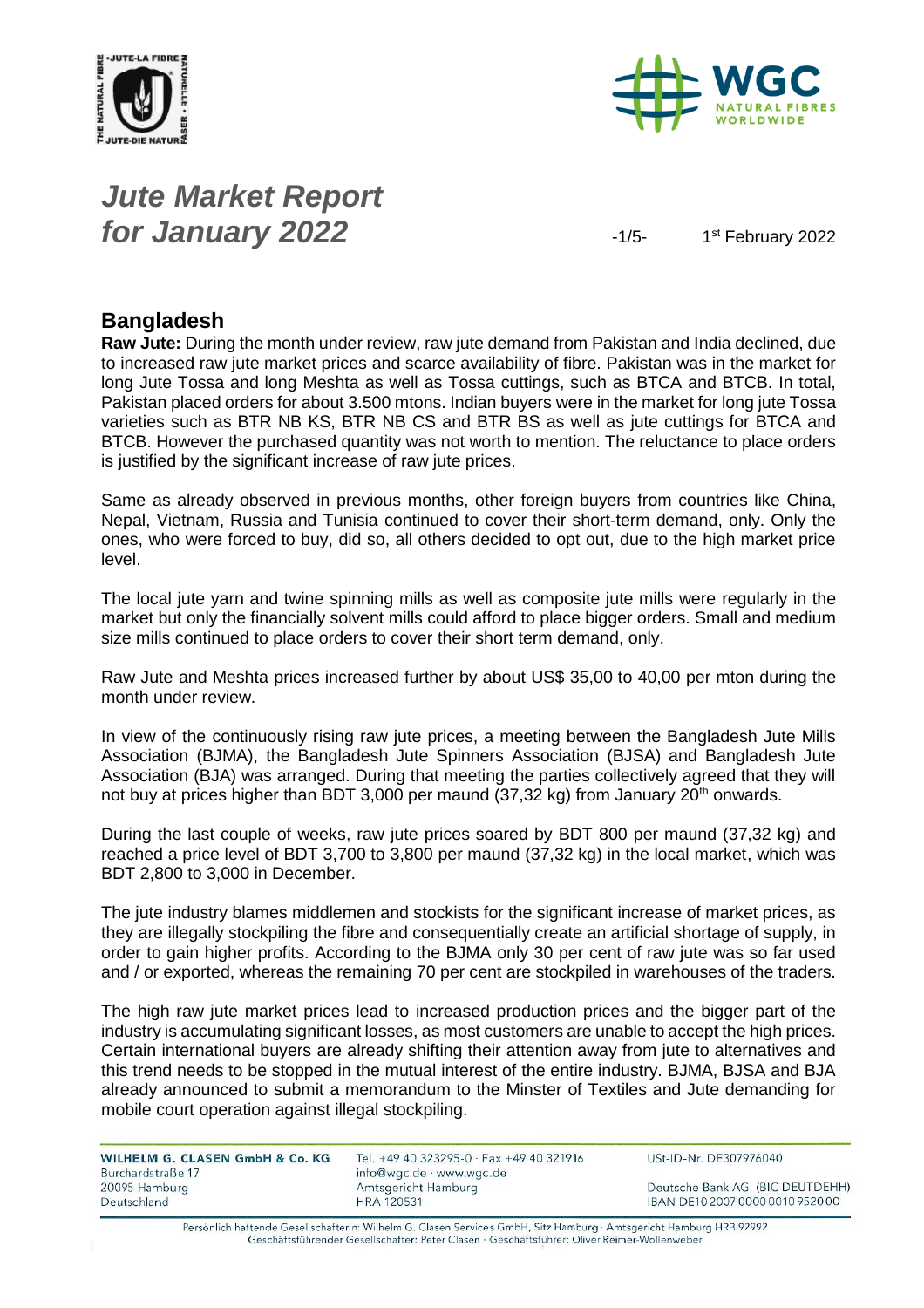



# *Jute Market Report for January 2022*  $\frac{1}{2}$

1st February 2022

During a recent meeting between the Bangladesh Jute Mills Association (BJMA), the Bangladesh Jute Spinners Association (BJSA) and Bangladesh Jute Association (BJA) and the Bangladesh Minister of Textiles and Jute, Mr. Golam Dastagir Gazi, it was announced that the Bangladesh Government is set to launch a special drive against illegal stockpiles of raw jute, in order to ensure smooth supply to the local industry.

In a statement, the Bangladesh Minister of Textiles and Jute furthermore said, that "the government will take stern action against dishonest hoarders in order to maintain the supply trend of exporting jute and jute goods from Bangladesh. The Department of Jute has been directed to take the necessary measures, such as prohibiting unlicensed dishonest traders from buying and selling raw materials and prohibiting the sale and purchase of wet jute, he added."

In consequence, raw jute traders and stock keepers will not be allowed to stock more than 1,000 maunds (37.320 kg) of raw jute for more than one month.

Raw jute exports during the period from July to September 2021 amounted to 122.164 bales against 119.144 bales during the same period in 2020.

**Weather conditions:** During the first half of the month under review the entire country faced low temperatures and, foggy weather with low visibility, which lead to congested highways and ferry terminals and results in delayed export shipments.

**Jute Yarn and Twine:** Export demand for both high and low quality of Jute yarn and twine from regular importing countries like Turkey and Iran was on a regular level during the month under review. Same applies for demand from other international markets such as India, USA, African countries, Europe and the Middle East. In view of Chinese new year celebrations, demand from China as well as Vietnam was observed less during the month under review.

As already mentioned above, significant increases of raw jute prices, makes it difficult for jute mills to continue the production at a more or less regular level, which nowadays even applies to financially solvent jute spinning mills. Production capacities were already reduced from 3 to 2 shifts per day and in case the current situation continues, a significant number of jute mills might be forced to shut down their operations.

**Export price:** Export prices for light and heavy count of jute yarns and twines increased further by around US\$ 70,00 to US\$ 80,00 per mton during the month under review.

**Jute Goods:** Export demand for Hessians and Sackings from Europe, Australia, Iran and USA was on a regular level during the month under review. Same applies for exports of unstitched Binola and B-Twill fabrics to Indian buyers. Jute CBC demand from the regular importing countries

| <b>WILHELM G. CLASEN GmbH &amp; Co. KG</b> | Tel. +49 40 323295-0 · Fax +49 40 321916 |  |
|--------------------------------------------|------------------------------------------|--|
| Burchardstraße 17                          | info@wgc.de · www.wgc.de                 |  |
| 20095 Hamburg                              | Amtsgericht Hamburg                      |  |
| Deutschland                                | HRA 120531                               |  |
|                                            |                                          |  |

USt-ID-Nr. DE307976040

Deutsche Bank AG (BIC DEUTDEHH) IBAN DE10 2007 0000 0010 9520 00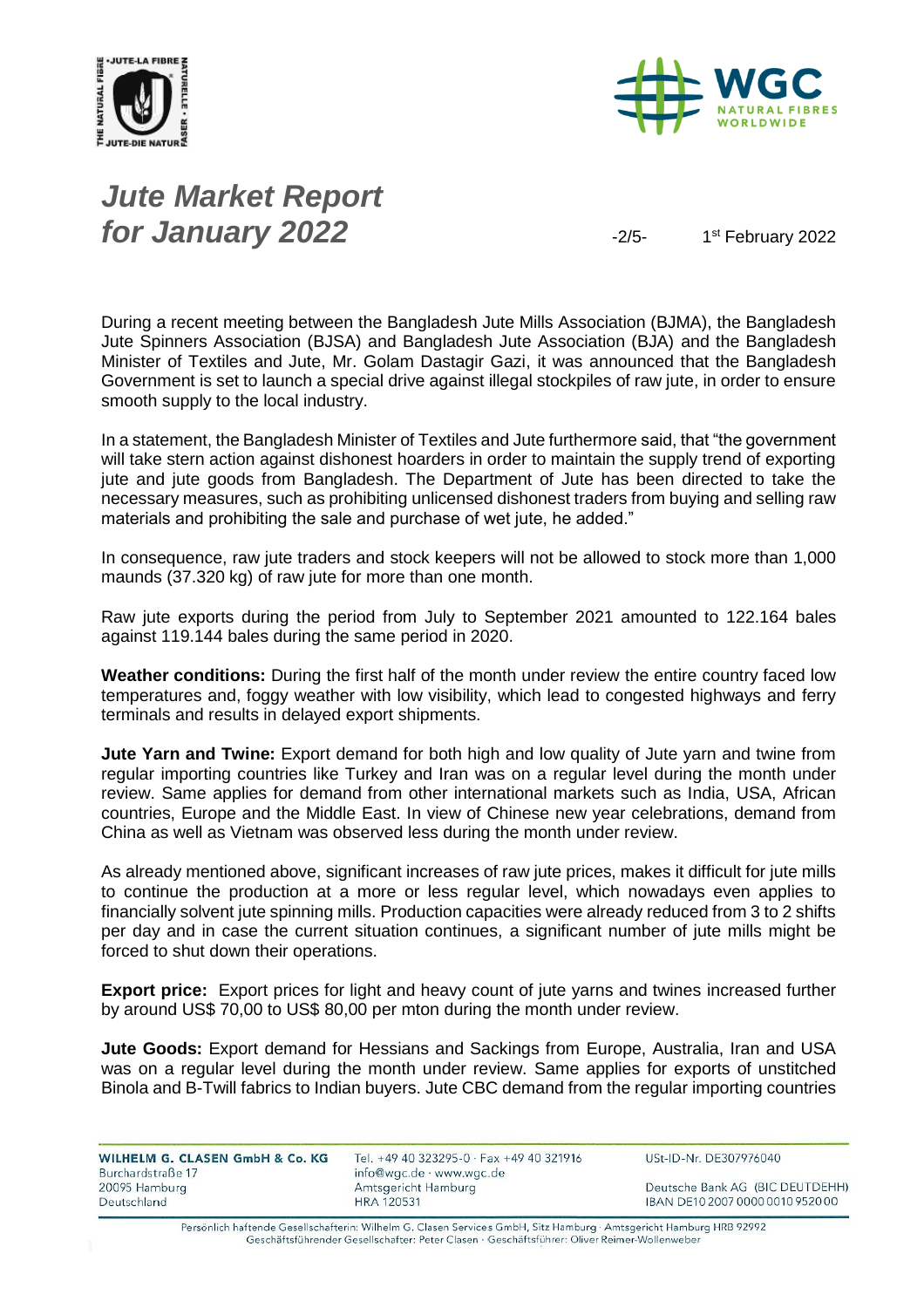



## *Jute Market Report for January 2022*  $\frac{3}{5}$

1st February 2022

like Europe, UK, Australia and New Zealand increased during the month under review. A regular demand for Sacking and Hessian Jute Bags was observed from the local market.

During the month under review, export prices increased as follows:

| Hessians: | approx. $4\%$ |
|-----------|---------------|
| Sacking:  | approx. 3,5 % |
| CBC:      | approx. $4\%$ |

**COVID-19 update:** By end of the month under review Bangladesh witnessed the highest number of fresh cases, i.e. 12.183 and 34 deaths from Covid-19, since September 22<sup>nd</sup>, last year. According to Bangladesh Health Minister Mr Zahid Maleque, "the actual Covid-19 caseload in Bangladesh at present is most definitely higher than what is being reported officially." As of January  $27<sup>th</sup>$ , 35,82 per cent of the population have been vaccinated twice and 0,86 per cent received the booster dose.



**Total Cases**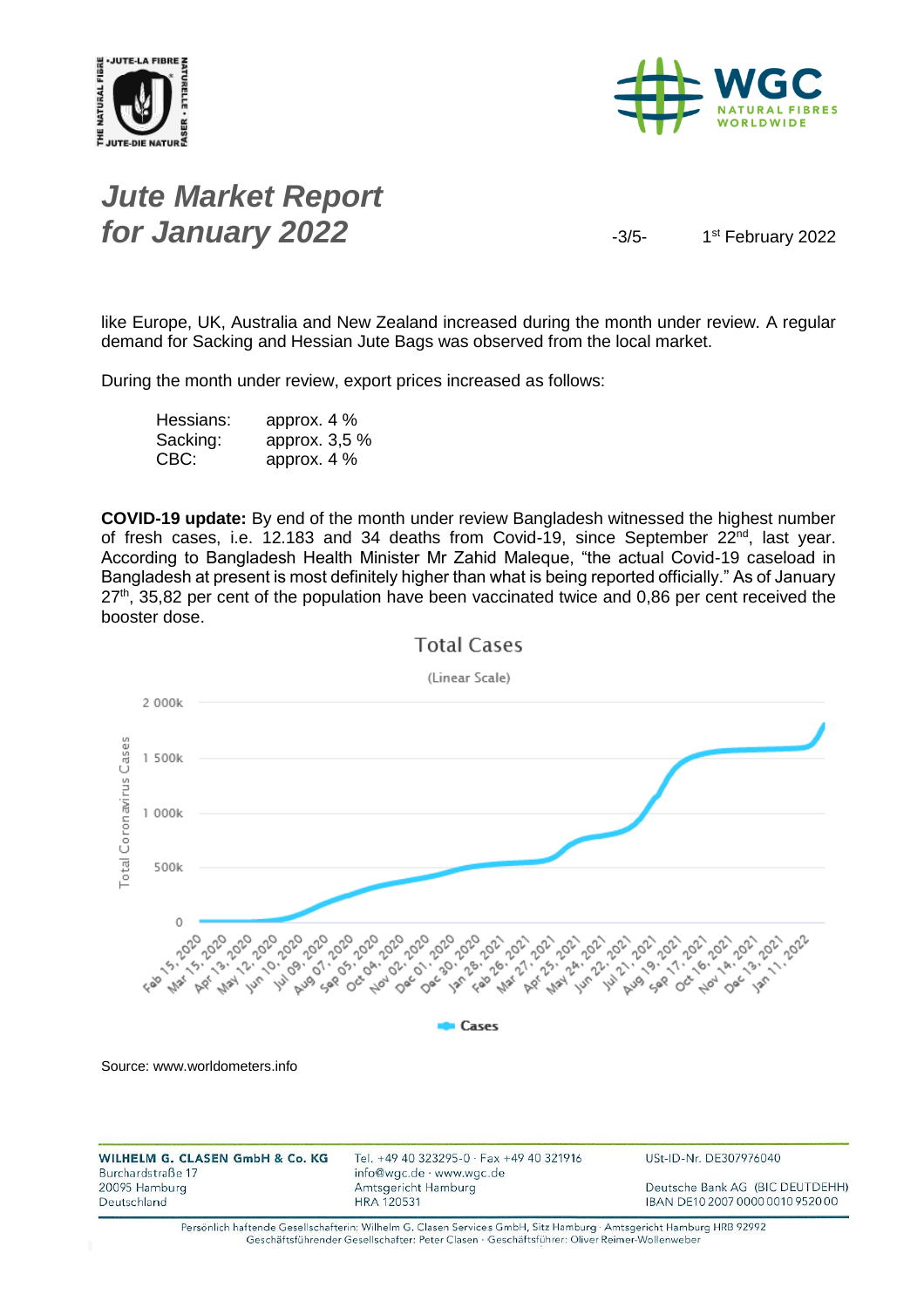



## *Jute Market Report for January 2022*  $\frac{4}{5}$

1st February 2022

**Ocean Freight Rates:** The two major freight indexes, SCFI & NCFI, reached record-high figures on the last day of the previous year. Never has container shipping from Bangladesh begun a year on such a high level. The overwhelming consensus is that in 2022 ocean freight market will remain strong for ocean carriers and expensive for cargo shippers.

For 2022, following scenarios might have a strong impact on the ocean freight rate situation for shipments from Bangladesh:

- 1) Impact of Omicron and future Covid-19 variants on consumer demand as well as effective shipping capacity and factory output
- 2) Port labor contract negotiations which may cause disruptions which directly impact port terminal efficiency
- 3) China- Taiwan geopolitical tensions

#### **India**

**Raw Jute:** The ruling market prices quoted by the Jute Balers Association (JBA) end of last month were fixed by the Indian Jute Commissioner as follows: TD-4 IRs 6.800 and TD-5 IRs 6.500 per 100 kgs. These fixed rates however do not reflect market realities with prices fluctuating between IRs 7.000 to 7.300 for TD-5. According to local reports, jute arrivals were 620.000 bales in November and 441.000 bales during December 2021.

**Jute Yarn and Twine:** Demand for Indian Jute Yarns and Twines continues to be regressive and accordingly prices are dropping further, as well.

**Jute Goods:** Situation during the month under review presents itself as follows: Prices for Hessians were firm and around 3,5 per cent higher compared to December 2021. Selective mills asking for premium of 7 % against prices quoted by "standard" mills. Export demand continued to remain dull during the month under review, same applies for local demand. Prices for sackings noted unchanged at: IRs 106.000 to 113.000 per mton, with selective mills asking for premium of 5 % against prices quoted by "standard" mills.

**B-Twills:** The Indian Government placed orders of less than 180.000 bales of B-Twill bags during the month under review, as mills continue to be unable to supply full requirements. The current backlog decreased and is around 150.000 bales, now. Expected order volume for February is around 200.000 bales.

Availability of Jute Carpet Backing Cloth is reported from April delivery, prices are firm.

WILHELM G. CLASEN GmbH & Co. KG Tel. +49 40 323295-0 · Fax +49 40 321916 USt-ID-Nr. DE307976040 Burchardstraße 17 info@wgc.de · www.wgc.de 20095 Hamburg Amtsgericht Hamburg Deutsche Bank AG (BIC DEUTDEHH) Deutschland **HRA 120531** IBAN DE10 2007 0000 0010 9520 00